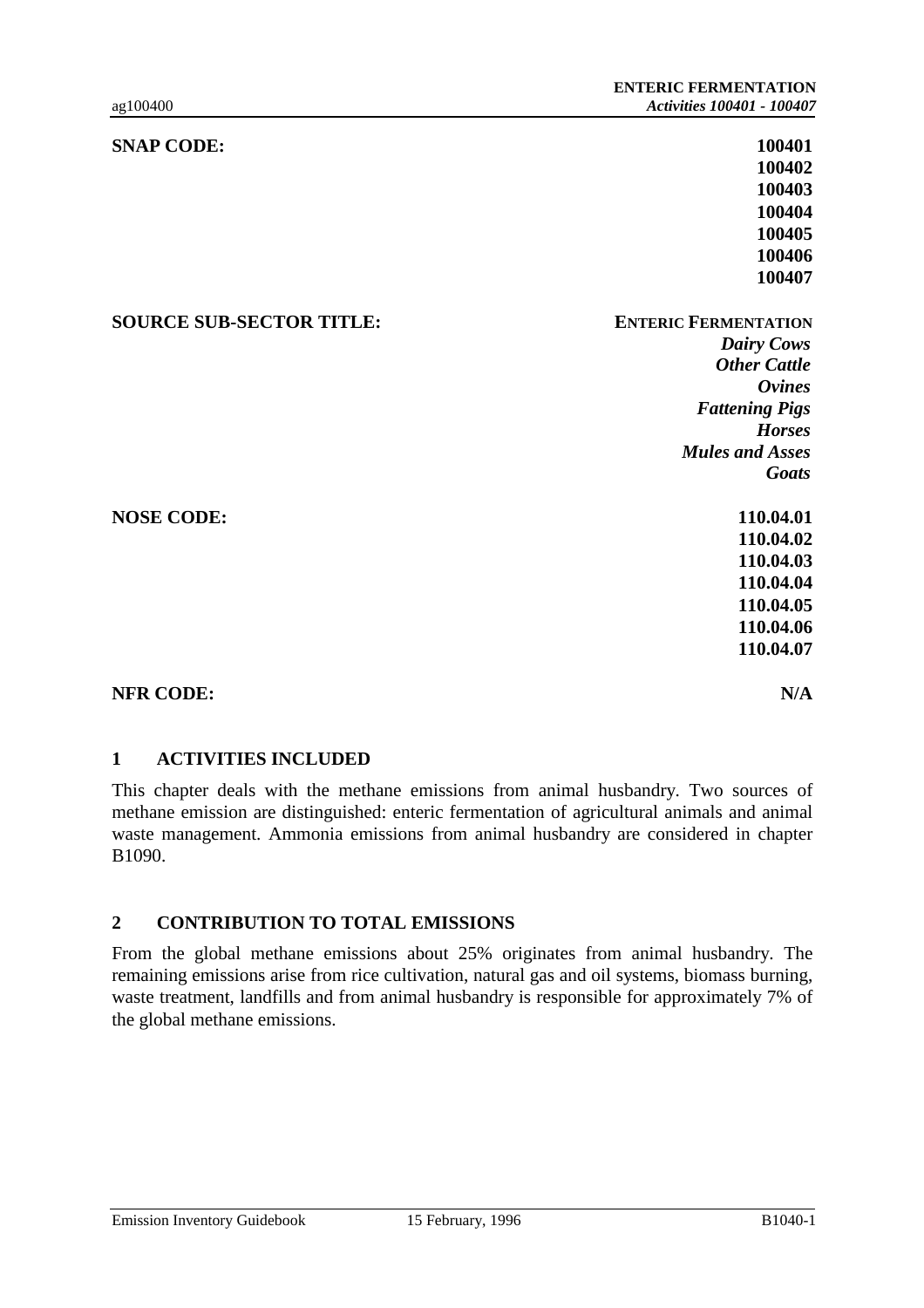|                         | <b>Europe</b> | World |
|-------------------------|---------------|-------|
| enteric fermentation    | 19.6          | 80    |
| - cattle                | 16.2          | 58.1  |
| - sheep                 | 2.5           | 7.6   |
| animal waste management | 5.9           | 14    |
| - cattle                | 3.4           | 6.1   |
| - swine                 | 1.8           | 5.3   |
| all methane sources     |               | 354   |

# **Table 1: Methane emission from animal husbandry in 1990 (units in Tg=10<sup>9</sup> kg CH4)**

Source: EPA, 1994 (Tables 2-9 and 9-6)

CORINAIR 1990 provide some alternative estimates of European emissions.

## **Contribution to total emissions of the CORINAIR90 inventory** (*28 countries*)

| <b>Source-activity</b> | <b>SNAP-code</b> | Contribution to total emission $[1\%]$ |          |                          |        |    |                 |                  |                 |
|------------------------|------------------|----------------------------------------|----------|--------------------------|--------|----|-----------------|------------------|-----------------|
|                        |                  | SO <sub>2</sub>                        | $NO_{Y}$ | NMVOC                    | $CH_4$ | CO | CO <sub>2</sub> | N <sub>2</sub> O | NH <sub>3</sub> |
| Enteric fermentation   | 100400           | -                                      |          | $\overline{\phantom{a}}$ | 20.5   |    |                 |                  | 0.5             |

 $0 =$  emissions are reported, but the exact value is below the rounding limit (0.1 per cent)

- = no emissions are reported

## **3 GENERAL**

### **3.1 Description**

### **Enteric fermentation**

Methane is produced in herbivores as by-product of enteric fermentation, a digestion process by which carbohydrates are broken down by micro-organisms into simple molecules for absorption in the bloodstream. Both ruminant animals (like cattle and sheep) and some nonruminants like pigs produce methane. The amount of released methane depends on the type, age and weight on the animal, the quality and quantity of the feed and the energy expenditure of the animal.

### **Animal waste management**

Methane is produced from the decomposition of organic components in animal waste. The amount of released methane depends on the quantity of waste produced and the portion of the waste that decomposes anaerobically. When the animal waste is store or treated as a liquid (as in lagoons and pits) it tends to decompose anaerobically and methane can be produced. When the waste is handled as a solid (as in stacked piles) or when it is deposited on pastures, it tends to decompose aerobically and little or no methane is produced.

# **3.2 Controls**

## **Enteric fermentation**

Although the quality of the feed influences the methane emission, in practice it is difficult to change the diet. Increasing milk production per dairy cow means more feed intake per animal,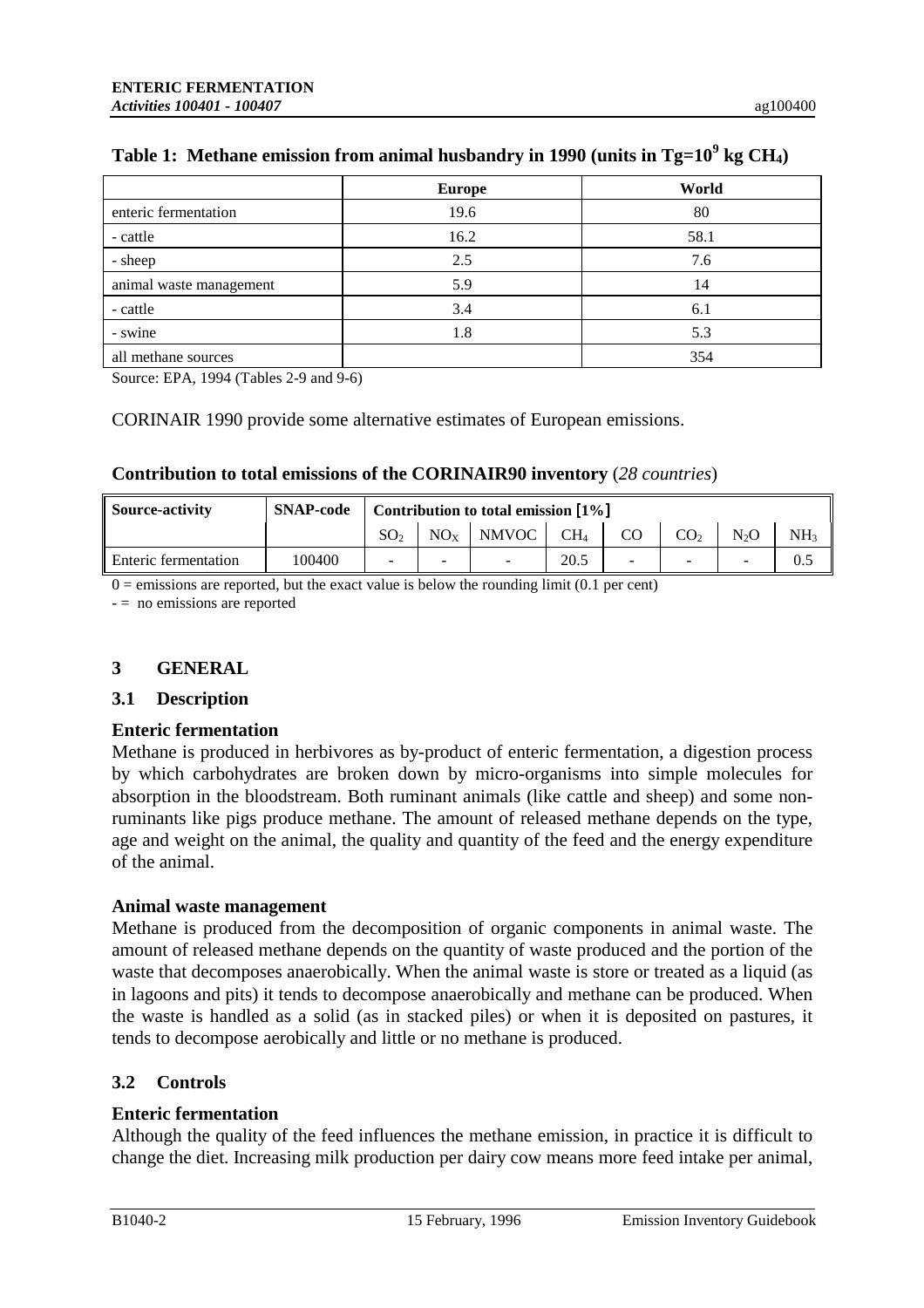but the amount of feed necessary for maintenance of the dairy cow remains the same. The result is a decreasing methane emission per kg of milk produced.

## **Animal waste management**

There are tow strategies to decrease the methane emissions from animal wastes.

First by preventing the creation of methane by frequently removing settled sludge and solid material from the manure storage. This results in a low number of methane producing bacteria in the storage.

The second method to decrease the methane emission is by creating favourable conditions for the methane producing bacteria in the manure storage or by building a biogas plant. The produced biogas has to be collected and can be used for different purposes (heating, producing electricity). There is very little emission of methane to the atmosphere.

## **4 SIMPLER METHODOLOGY**

The simpler approach for estimating methane emission from animal husbandry is to use an average emission factor per animal for each class of animal and to multiply this factor with the number of animals counted in the annual agricultural census. For enteric fermentation and for animal waste management Table 2 presents the recommended IPCC methane emission factors for the different classes of animals.

# **5 DETAILED METHODOLOGY**

With the simpler methodology default methane emission factors are used. The detailed methodology makes use of country specific information on all the parameters involved like feed intake of the animals, animal waste management systems, emission factors derived from measurements, etc. Also more sub-animal categories can be used than mentioned in Table 2. Once emissions have been calculated at whatever is determined by the national experts to be the most appropriate level of detail, results should also be aggregated up to the minimum standard level of information as given in Table 2. This will allow for comparability of results among all participating countries. The data and assumptions used for finer levels of detail should also be reported to ensure transparency and replicability of results among all participating countries. The data and assumptions used for finer levels of detail should also be reported to ensure transparency and replicability of methods.

# **6 RELEVANT ACTIVITY STATISTICS**

For the simpler methodology, data is required on animal numbers for each of the categories listed in Table 2. The annual agricultural census can supply these data. Otherwise the statistical information from Eurostat can be used or the FAO Production Yearbook.

For the detailed methodology, the data is required on animal numbers. Beside information is needed for all the parameters mentioned in section 5.

Emission Inventory Guidebook 15 February, 1996 B1040-3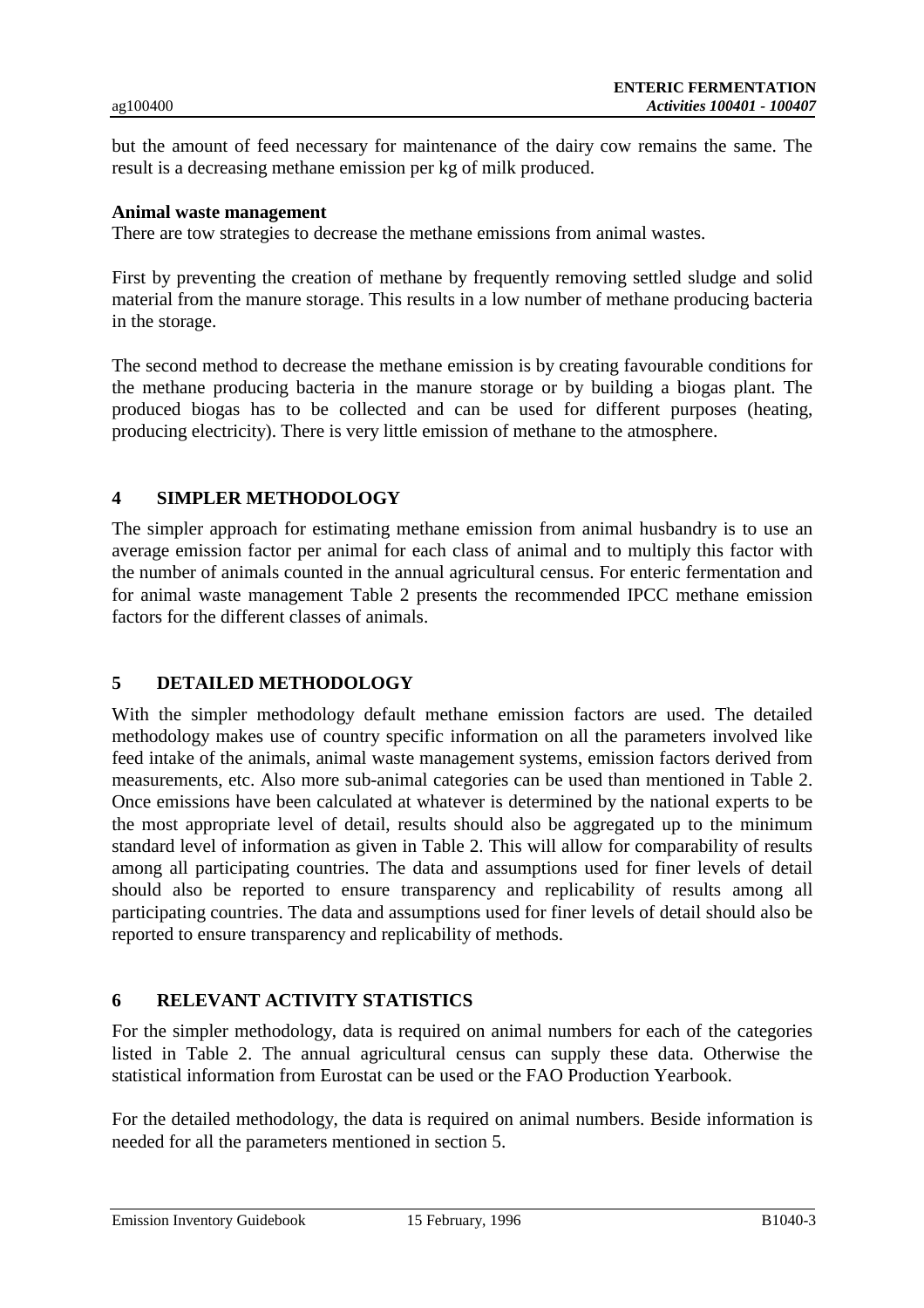# **7 POINT SOURCE CRITERIA**

Emission from this sub-sector should be considered as area sources.

# **8 EMISSION FACTORS, QUALITY AND REFERENCES**

The emission factors are presented in Table 2. Appropriate factors should be selected and inserted into blank Table 3. The new table allows calculation of animal class emission factors which are combined with animal numbers to provide total methane emissions for a country.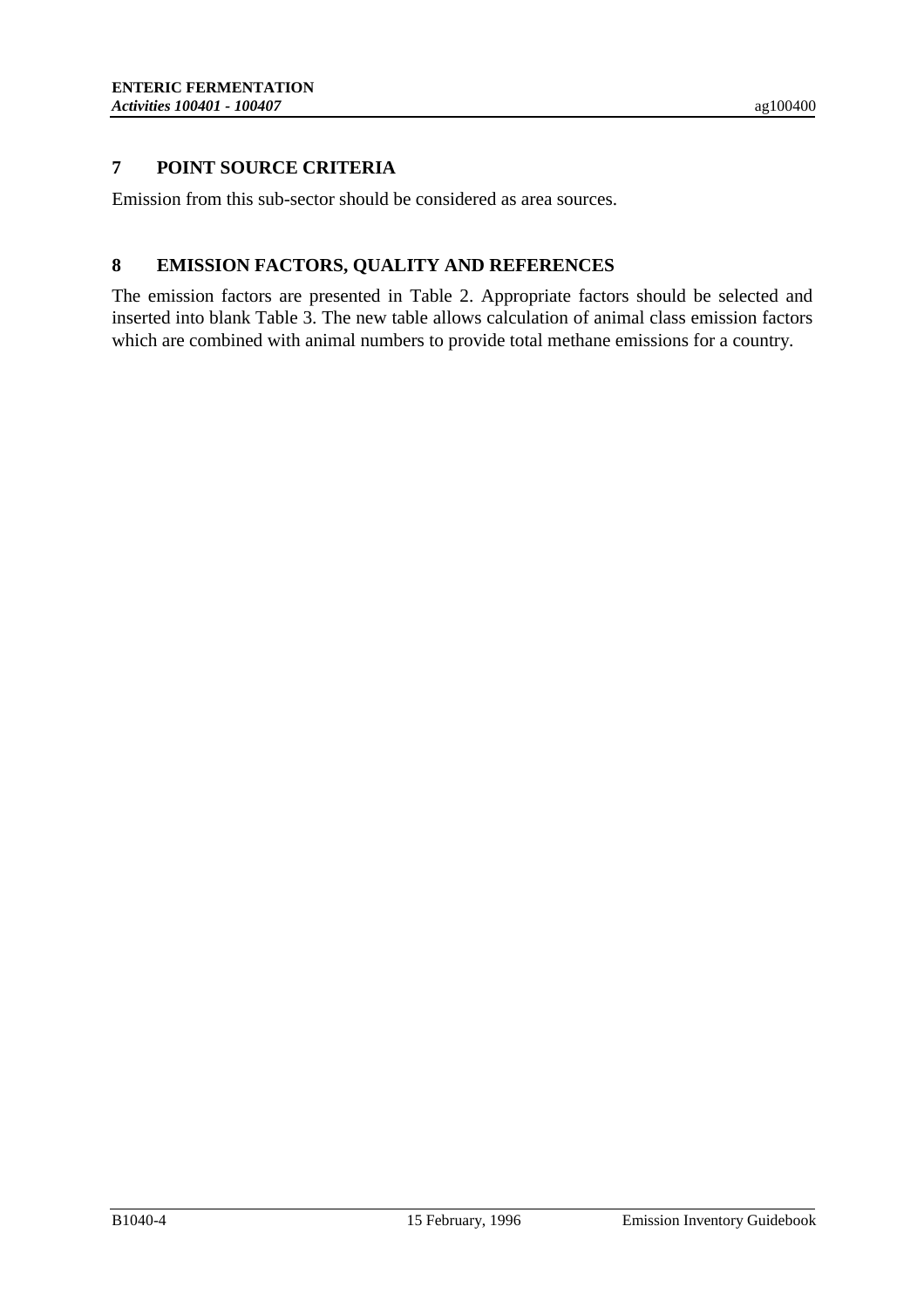# **Table 2: Methane emission factors for simpler methodology Annually averaged emission in kg CH4 per animal, as counted in the annual agricultural census**

| <b>SNAP</b> | <b>Description</b>                                            |               | enteric fermentation | manure management |                        |                 |                        |  |
|-------------|---------------------------------------------------------------|---------------|----------------------|-------------------|------------------------|-----------------|------------------------|--|
| Code        |                                                               |               |                      |                   |                        |                 |                        |  |
|             |                                                               | west Europe   | east Europe          | west Europe       |                        | east Europe     |                        |  |
|             |                                                               |               |                      | cool <sup>1</sup> | temperate <sup>2</sup> | $\text{cool}^1$ | temperate <sup>2</sup> |  |
| 100401      | dairy cows                                                    | 100           | 81                   | 14                | 44                     | 6               | 19                     |  |
| 400402      | other cattle (young cattle, beef cattle and<br>suckling cows) | 48            | 56                   | 6                 | 20                     | 4               | 13                     |  |
| 100403      | pigs (fattening pigs, sows and piglets)                       | 1.5           | 1.5                  | 3                 | 10                     | $\overline{4}$  |                        |  |
| 100404      | sheep (adults and lambs)                                      | 8             | 8                    | 0.19              | 0.28                   | 0.19            | 0.28                   |  |
| 100405      | goats (adults and kids)                                       | 5             |                      | 0.12              | 0.18                   | 0.12            | 0.18                   |  |
| 100406      | horses                                                        | 18            | 18                   | 1.39              | 2.08                   | 1.39            | 2.08                   |  |
| 100407      | mules and asses                                               | 10            | 10                   | 0.76              | 1.14                   | 0.76            | 1.14                   |  |
| 100408      | poultry (chickens, ducks and turkeys)                         | not estimated |                      | 0.078             | 0.117                  | 0.078           | 0.117                  |  |

 $1$ cool climate: annual average temperature less than 15E C

<sup>2</sup>temperature climate: annual average temperature between  $15E C$ 

Source: IPCC, 1995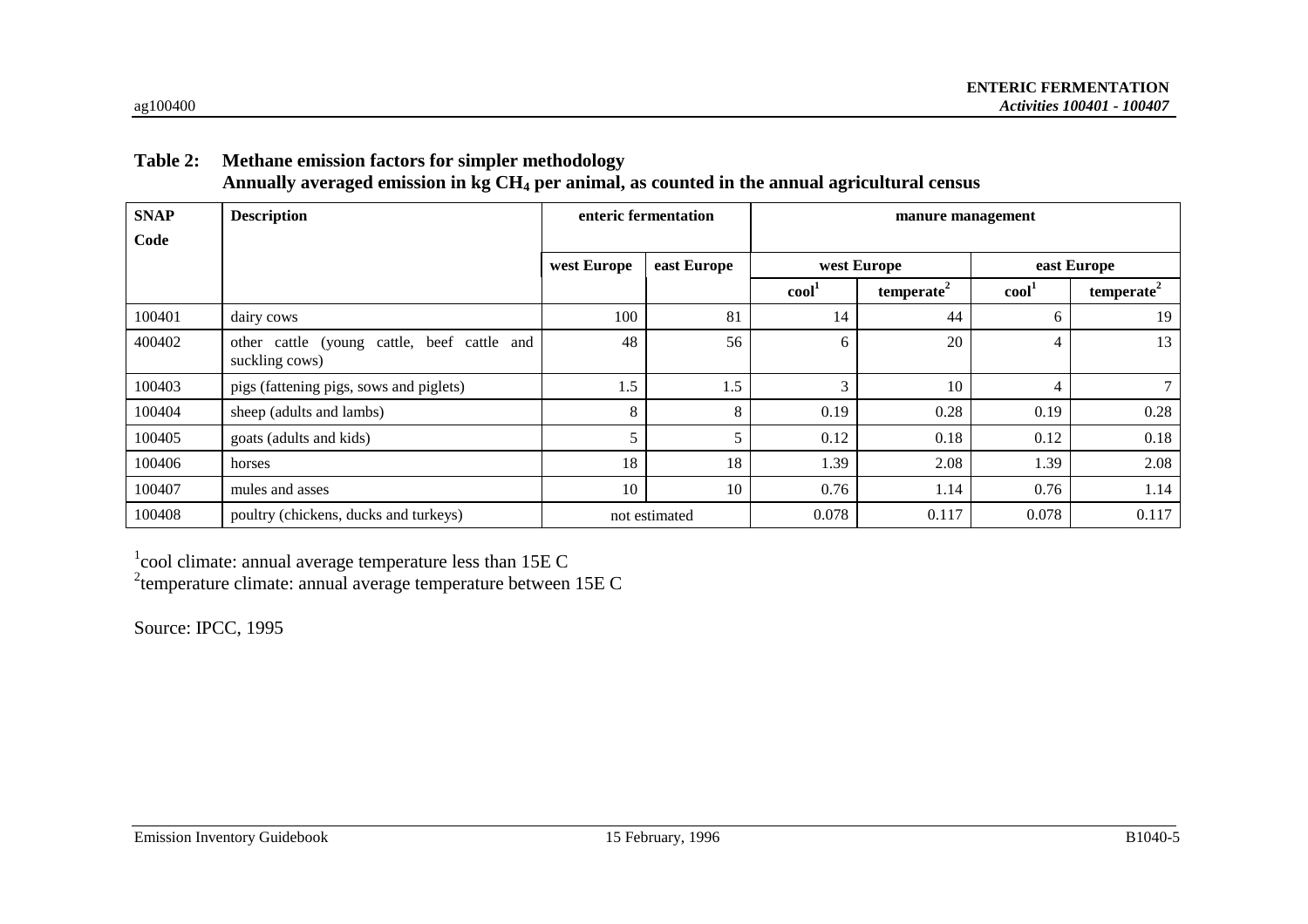# **Table 3: Total methane emission based on methane emission factors and animal class numbers Emission factor in kg CH4 per animal, as counted in the annual agricultural census**

| <b>SNAP</b> | description                                                   |              | methane emission factors | number of   | total methane |          |
|-------------|---------------------------------------------------------------|--------------|--------------------------|-------------|---------------|----------|
| Code        |                                                               |              |                          |             | animal        | emission |
|             |                                                               | enteric      | manure                   | total       |               | $C * D$  |
|             |                                                               | fermentation | management               | $A + B$     |               |          |
|             |                                                               | $\mathbf{A}$ | B                        | $\mathbf C$ | D             | Е        |
| 100401      | dairy cows                                                    |              |                          |             |               |          |
| 400402      | other cattle (young cattle, beef cattle and<br>suckling cows) |              |                          |             |               |          |
| 100403      | pigs (fattening pigs, sows and piglets)                       |              |                          |             |               |          |
| 100404      | sheep (adults and lambs)                                      |              |                          |             |               |          |
| 100405      | goats (adults and kids)                                       |              |                          |             |               |          |
| 100406      | horses                                                        |              |                          |             |               |          |
| 100407      | mules and asses                                               |              |                          |             |               |          |
| 100408      | poultry (chickens, ducks and turkeys)                         |              |                          |             |               |          |
|             | <b>TOTAL</b>                                                  |              |                          |             |               |          |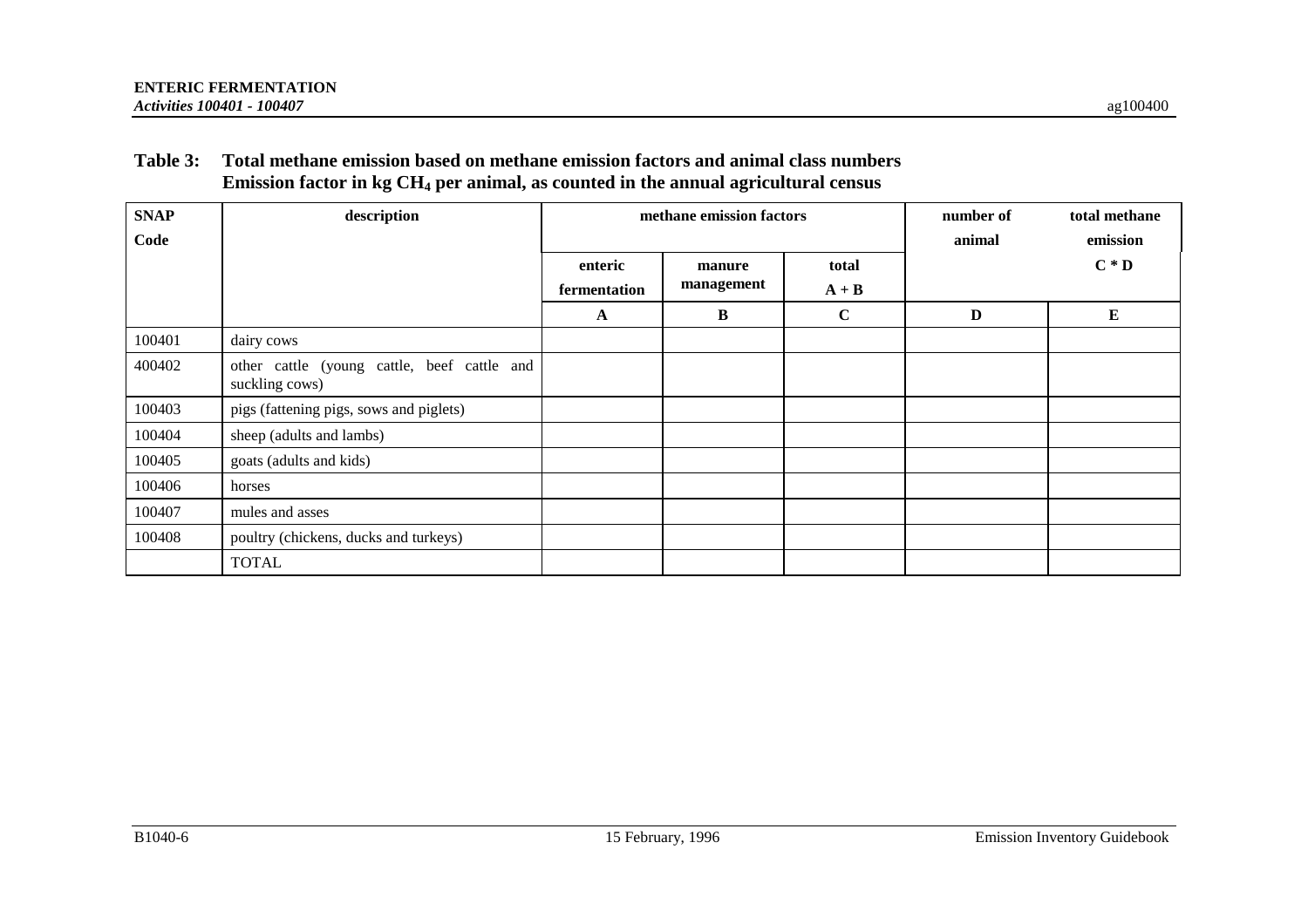# **9 SPECIES PROFILES**

## **10 CURRENT UNCERTAINTY ESTIMATES**

Uncertainties in methane emission factors are in the magnitude of 30%.

Uncertainties in animal numbers per class of animals are in the magnitude of 10%.

# **11 WEAKEST ASPECT/PRIORITY AREAS FOR IMPROVEMENT IN CURRENT METHODOLOGY**

The simpler methodology suffices with the methane to the appropriate territorial unit on the base of animal numbers.

# **12 SPATIAL DISAGGREGATION CRITERIA FOR AREA SOURCES**

National total emission should be disaggregated to the appropriate territorial unit on the base of animal numbers.

# **13 TEMPORAL DISAGGREGATION CRITERIA**

The simpler methodology suffices with the methane emissions estimate without temporal disaggregation.

The detailed methodology should provide temporal disaggregation if data are available.

# **14 ADDITIONAL COMMENTS**

## **15 SUPPLEMENTARY DOCUMENTS**

No supplementary documents are needed to calculate national methane emissions, as outlined for the simpler methodology. The scientific basis of the emission factors is described in detail in IPCC (1995).

# **16 VERIFICATION PROCEDURES**